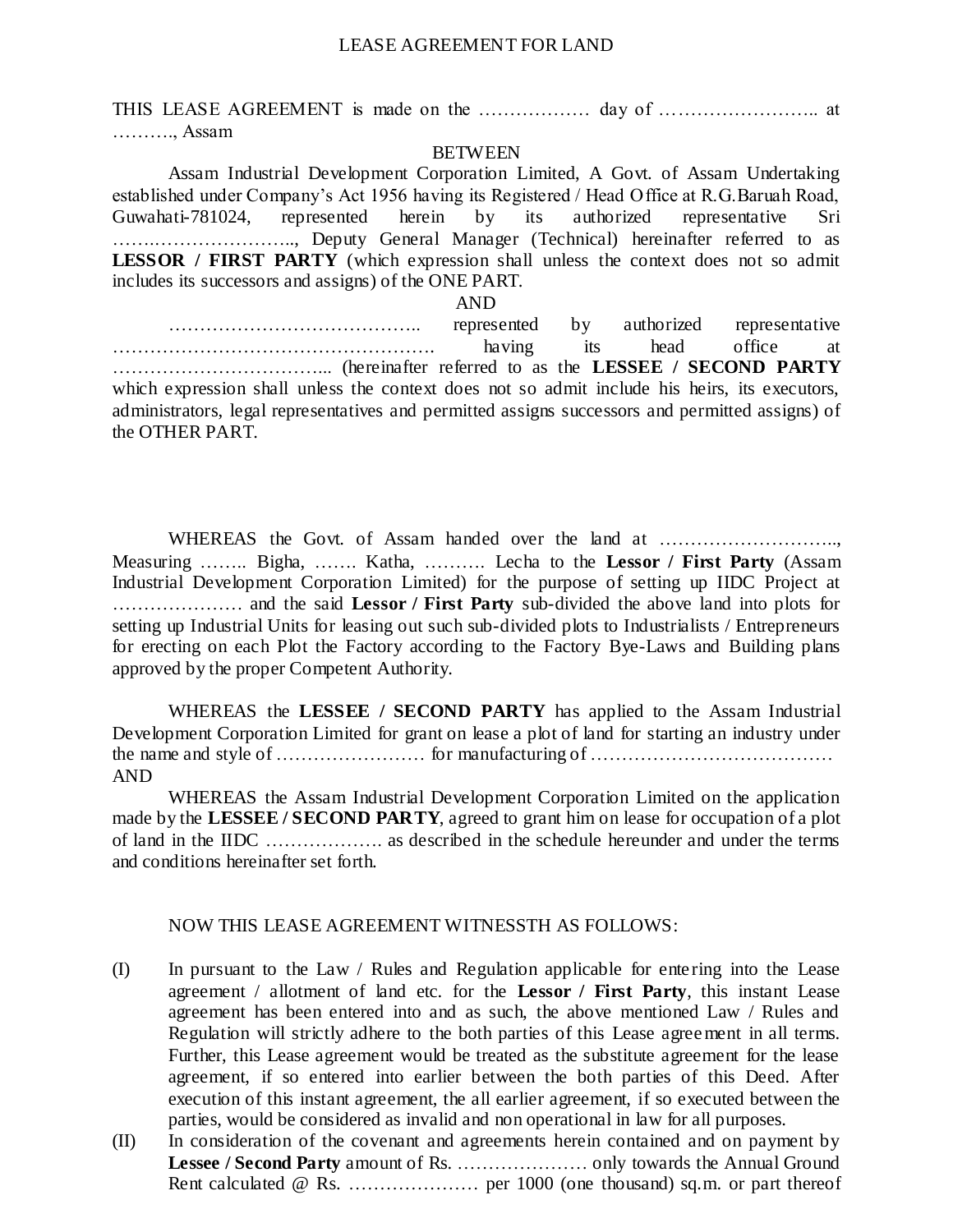per annum, the receipt whereof the **Lessor / First Party** hereby acknowledges, the **Lessor / First Party** doth hereby demise to the **Lessee / Second Party** the plot of land described in the schedule below.

And which said plot of land is more clearly delineated and shown in the attached Plan and therein marked red TO HOLD the said Plot of land (herein after referred to as "the demised" premises) with their appurtenances unto the **Lessee / Second Party** for the specific term of 20 (twenty) years from the date of execution of this Lease agreement except and always reserving to the **Lessor / First Party** and his successors or assignees.

- (a) A right to lay water mains, drains, sewers or electric wires under or over the demised premises, if deemed necessary by the **Lessor / First Party** for developing the area.
- (b) Full right and title to all mines and minerals in and under the demised premises or any part thereof.
- (c) Yielding and paying thereof unto the Lessor / First Party by  $30<sup>th</sup>$  day of April in each year in advance the yearly rent. The **Lessor / First Party** reserves the right to revise the rate of Ground Rent in every 3 (three) years. The quantum of rent determined by the **Lessor / First Party** shall be final, conclusive and binding on the **Lessee / Second Party** and it shall not be questioned in any court of law or otherwise.
- (d) The period of lease is renewable on expiry of 20 (twenty) years on satisfaction / payment of Annual Ground Rent, Lease Premium and any other charges as applicable at the time of renewal.
- (e) When the **Lessee / Second Party** for the purpose of establishing or developing the industry on the demised property, seeks to obtain loan from a bank or other Financial Institution by mortgaging his lease hold interest on the demised property in favour of such Bank or institution, prior permission for the same is necessary and will be given by the **Lessor / First Party** to this effect, provided such mortgage does not affect the rights and powers of the **Lessor / First Party** under this deed, in any manner.
- (f) In case of mortgage of such land to the Bank / Financial Institutions by the **Lessee / Second Party** with prior permission of the **Lessor / First Party** for purpose of taking loan / Financial assistances etc. The Bank / Financial Institutions will have a limited right to utilize the land till expiry of lease period on failure of the **Lessee / Second Party** to settle the loan / financial assistance only.
- (g) Under no circumstances, the right of ownership of the land will be transferred to any party without prior approval of the Government in Revenue & Disaster Management Department.
- (h) The leased out land should be used only for industrial purpose. In case of transfer or ownership of the Industrial Unit or taking over of the Industrial Unit by Bank or other Financial Institutions also for remaining period of lease, the land can be used only for Industrial purposes.
- (i) The Letter of Allotment issued to the **Lessee / Second Party** for allotment of land shall be treated as a part of this agreement.

## NOW THE **LESSEEE / SECOND PARTY** DOTH HEREBY COVENANT WITH THE **LESSOR / FIRST PARTY** AS UNDER:

- a) That the **Lessee / Second party** will bear, pay and discharge all rates, taxes, charges and assessment of every description which may, during the said term, be assessed, charged or imposed in respect of demised premises or the Building to be erected thereupon which would be decided by the **Lessor / First Party** from time to time.
- b) The **Lessee** / **Second party** shall pay the Development Charges of the Plot calculated at the rate prescribed by the Corporation for IIDC ………………… from time to time. The **Lessor / First Party** shall reserves the right to enhance the rate of Development Charges, if the compensation payable under an award is enhanced by any Competent Court subsequently or there is escalation in the cost of development of the area otherwise.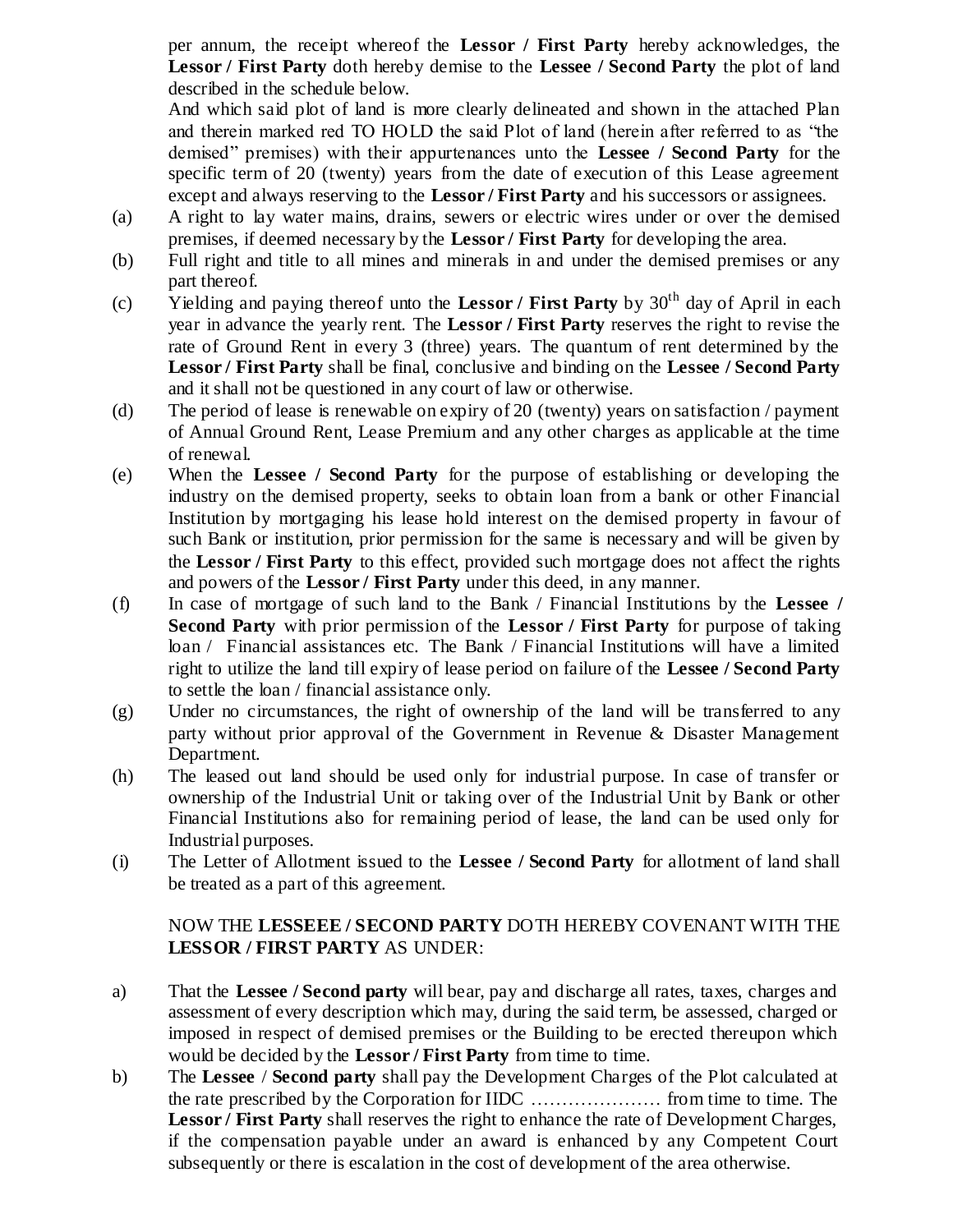c) That the **Lessee / Second party** will bear, pay and discharge all Service Charges, Special Maintenance Charges, Road Maintenance Charges, Street Lighting Charges, Arboricultural Charges and other Ancillary Services, required for the upkeep of IIDC ……………………….. which may during the said term be assessed, charged, levied or imposed by the **Lessor / First Party** within stipulated time as indicated by the **Lessor / First Party** in due course.

"The **Lessor** / First party reserve the right to revise the rate of Service charges and Special Maintenance Charges from time to time and the decision of the **Lessor** / First party shall be final, conclusive and binding on the **Lessee** / Second party and it shall not be questioned in any court of law or otherwise."

- d) That the **Lessee** / Second party will obey and submit to the Rules of Municipal or other competent authority now existing or hereafter to exist so far as the same relate to the immovable property in the area or so far as they affect the health, safety, convenience of the other inhabitants of the place.
- e) That the **Lessee** / Second party will erect on the demised premises in accordance with the layout plan, elevation and design to be approved both by the **Lessor** / First party and the competent local authority in writing and in a substantial and workmen-like manner the Industrial Units as aforesaid with all necessary out houses, sewers, drains and other appurtenances according to the local authority's rules and bye laws in respect of buildings, drains, latrines and connection with sewers, and will commence such construction of main production shed within the period of one year and will completely finish the same fit for use and start commercial production **within the period of 2 (two) years** from the date of these presents or from the date of possession, whichever is earlier or within such extended period of time as may be allowed by the **Lessor / First Party** in writing at its discretion on payment of retention charges as determined by the **Lessor / First Party.**
- f) That the **Lessee** / Second party will keep the demised premises and the building thereon at all times in a state of good and substantial repairs and in sanitary condition.
- g) That the **Lessee** / Second Party will not make or permit to be made any alteration in or additions to the said buildings or other erections for the time being on the demised premises or erect or permit to erect any new building on the demised premises without the previous permission in writing of the **Lessor / First Party** and the Local Competent Authority and except in accordance with the terms of such permission and plan approved by the **Lessor / First Party** and the Local Competent Authority and in case of any deviation from such terms or plan, will immediately, upon receipt of notice from the **Lessor** / First party or the Local Competent Authority requiring him so to do, correct such deviation as aforesaid, and if the **Lessee** / Second Party shall neglect or not correct such deviation for the space in one calendar month after the receipt of such notice then it shall be lawful for the **Lessor / First Party**, or the Local Competent Authority to cause such deviation to be corrected at the expenses of the **Lessee / Second party**, which expenses the **Lessee** / Second party hereby agrees to reimburse by paying to the **Lessor / First Party** or the Local Competent Authority the amount which the **Lessor** / First party or Local Competent Authority as the case may be shall fix in that behalf and the decision of the **Lessor**/First party or Local Competent Authority as the case may be, shall be final.
- h) That the **Lessee / Second party** will provide and maintain in good repairs a properly constructed approach road or path along with the event across drain to the satisfaction of the **Lessor / First Party / Local Competent Authority** leading from the public road / Corporation road to the building to be erected on the demised premises.
- i) That the **Lessee / Second Party** will not carry on or permit to be carried on the demises any obnoxious trade or business whatsoever or use the same or permit the same to be used for any religious purpose or any purpose other than for the Industrial purposes aforesaid without the previous consent in writing of the **Lessor** / First Party and the Local Competent Authority and subject to such terms and conditions and the **Lessor / First Party / Local Competent Authority may impose and will not do or suffer to be**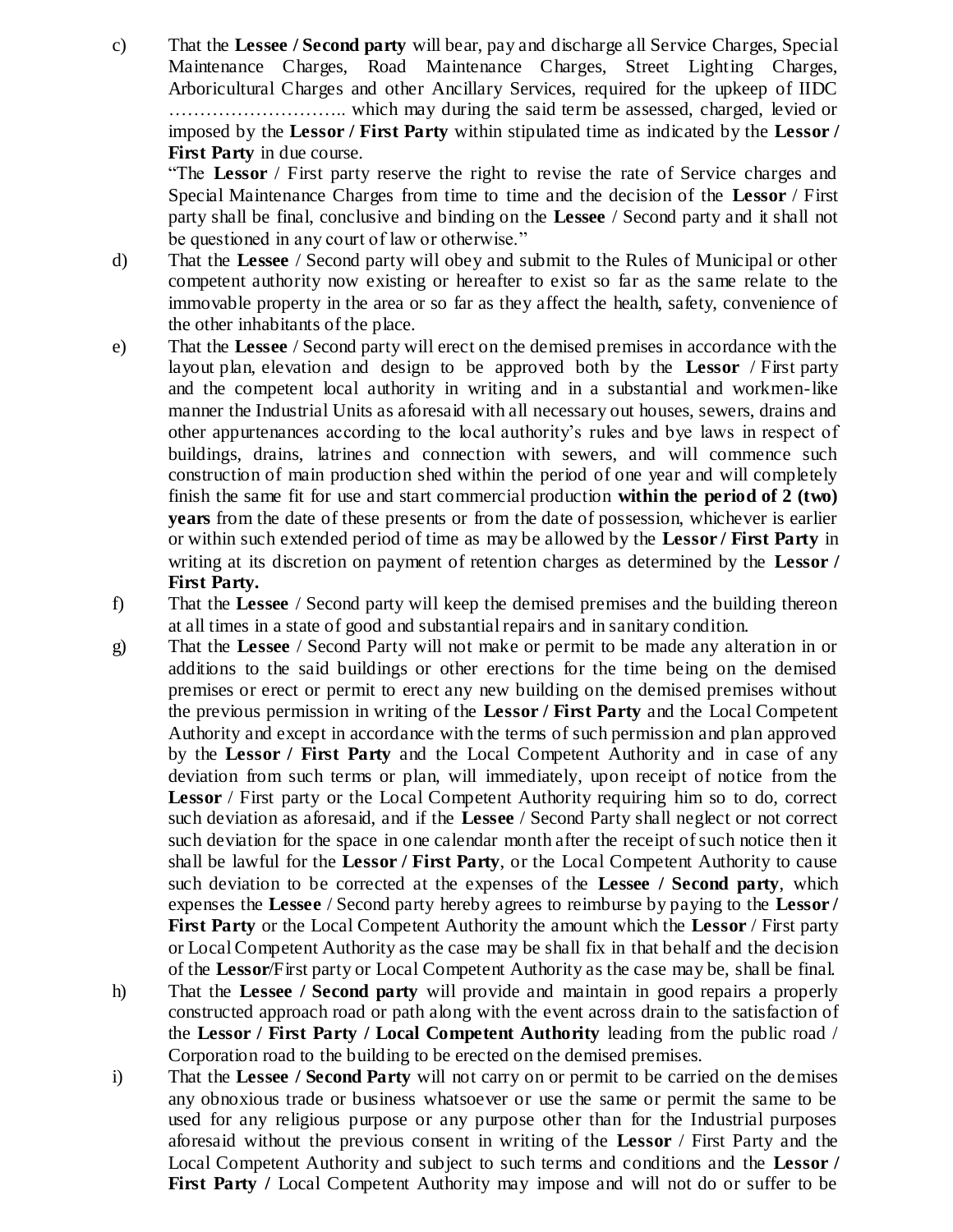done, on the demised premises or any part thereof any act or thing which may be or grow to be a nuisance, damage annoyance, or inconvenience to the **Lessor** / First Party or Local Competent Authority or the Owner or Occupiers of other premises in the neighbourhood.

- j) The **Lessee** / Second Party shall have no right to transfer / sublet whole or part of the lease hold interest. However, in the event of specific exceptional cases, the **Lessor / First**  Party with the prior approval of the State Government in the Industries and Commerce Department may allow the **Lessee / Second Party** to sublet a portion of a lease hold interest (not exceeding 40%) under certain terms and conditions as framed by the **Lessor / First Party**.
- k) That **Lessee / Second Party** will permit the members, officers and subordinates of the **Lessor** / First Party and workmen and other persons employed by them from time to time and at all reasonable times of the day during the said term to enter into and upon the demised premises and the buildings to be erected thereupon in order to inspect the same.
- l) That the **Lessee** / Second Party will not make any excavation upon any part of the demised premises (except for foundation of building and for leveling and dressing the area) nor remove any stone, sand, gravel, clay, earth or any other materials there from.
- m) That the **Lessee** / Second Party will not erect or permit to be erected on any part of the demised premise any stables, sheds or other structures of any descriptions whatsoever for keeping horse, cattle's, dogs, poultry or other animals except and in so far as may be allowed by the **Lessor / First Party** in writing.
- n) That the **Lessee / Second party** will neither exercise his option of determining the lease nor hold the **Lessor** / First Party responsible to make good the damage if by fire, tempest, flood or violence of any army or a mob or other irresistible force, any material part of the demised premises if wholly or partly destroyed or rendered substantially or permanently unfit for building purpose.
- o) That **Lessee** / Second Party shall construct and complete the said buildings and put the demised premises with the buildings constructed thereon to use herein before mentioned within **two years** from the date of this Agreement or from the date of possession of the said land is handed over to it, whichever is earlier provided that the **Lessor / First Party**  may at its discretion extend the time herein before provided if in his opinion the delay is caused for reasons beyond the control of the **Lessee / Second Party .**

Provided that unutilized land of the allotted plot or plots shall revert to the Corporation on the expiry of the prescribed / extended period for starting production / expansion of the unit.

- p) If during the terms of the lease agreement, the **Lessee / Second Party** or his workmen or servants shall,
	- (i) Injure or destroy any part of building or other structure contiguous or adjacent to the plot of land hereby demised.
	- (ii) Keep foundation tunnels or other pits on the demised land open or exposed to weather thereby causing any injury or damage to contiguous or adjacent buildings, or
	- (iii) Dig any pits near the foundation of any building thereby causing any injury or damage to such building, the **Lessee / Second Party** shall pay such damages thereof as may be assessed by the **Lessor / First Party** (whose decision as to the extent of injury or damage, or the amount of damages payable thereof shall be final and binding on the **Lessee / Second Party.**
	- (iv) The **Lessee / Second Party** shall also abide by other terms and conditions as may be laid down from time to time for IIDC.
	- (v) If the **Lessee / Second Party**, being a registered or unregistered Partnership Firm or a Cooperative Society, is dissolved and no successor in interest is appointed with 60 (sixty) days of its dissolution the **Lessor / First Party** shall be entitled to terminate this Land Lease Agreement without approaching any Court of law.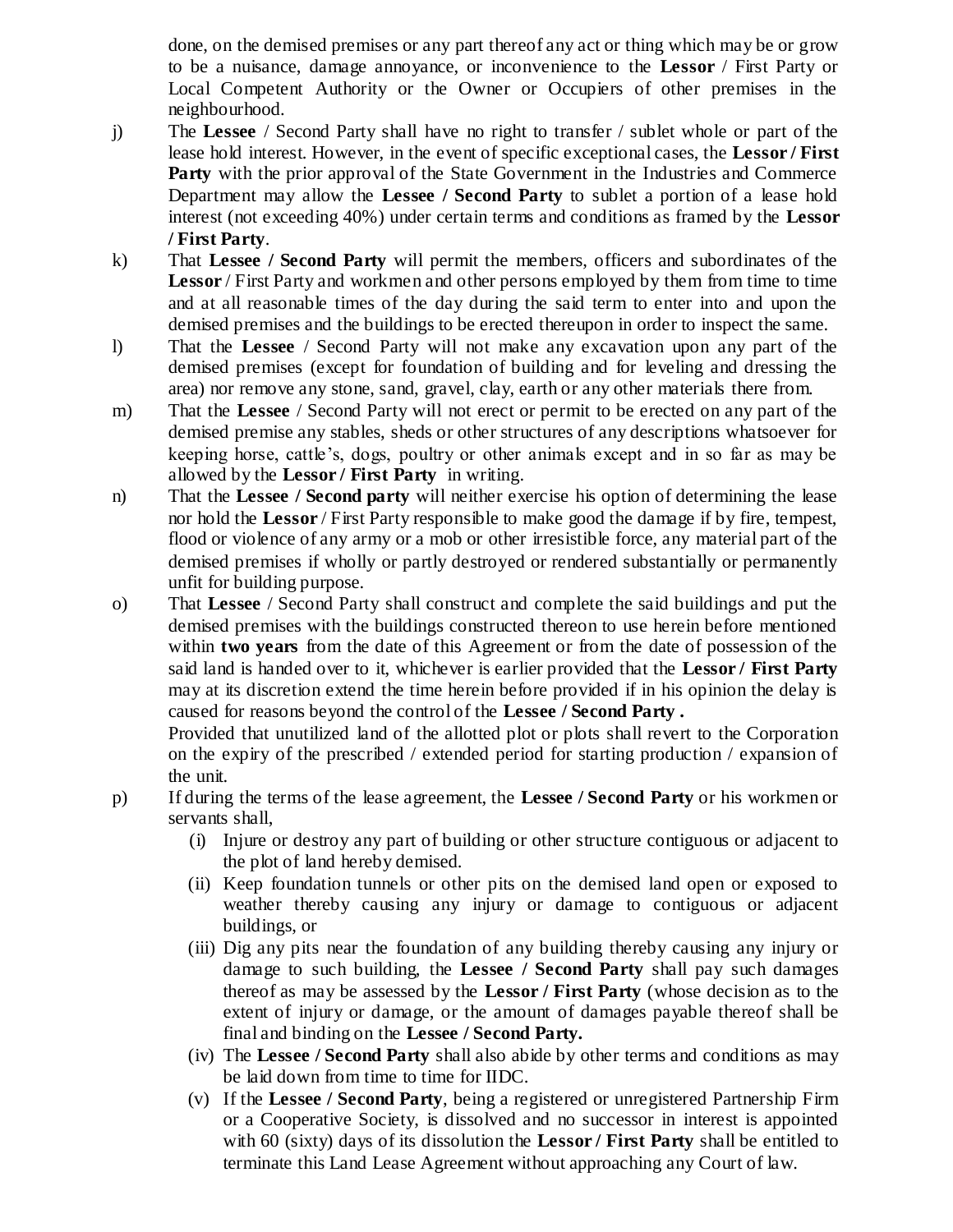(vi) The **Lessee** / **Second Party** shall not emit untreated effluent in any form (solid, liquid and gas) from the allotted plot.

AND IT IS HEREBY FURTHER AGREED AND DECLARED BY AND BETWEEN THE PARTIES TO THESE PRESENTS AS FOLLOWS:

- 3.(a) Notwithstanding anything, herein before contained if there shall have been in the opinion of the **Lessor** / **First party** any breach by the **Lessee** / **Second Party** or by the person claiming through or under him of any of the Covenants or conditions herein before contained and on his part to be observed and performed in particular without prejudice to the generality of the sub-clause, if the **Lessee** / **Second Party** transfers, relinquishes, mortgages or assigns any part of the demised premises less than the whole or transfers, relinquishes, mortgages or assigns the whole of the demised premises without the previous consent in writing of the **Lessor** / **First Party** as herein before provided subject to the exception in Clause 2(j) or if the **Lessee / Second Party** fails to commence and complete the building in the time and manner herein before provided or if the amounts due to the **Lessor** / **First Party** as rent hereby reserved or any part of the premium as stipulated in clause I or service charge and special maintenance charge as stipulated in Clause  $2(c)$  shall be in arrear and any other unpaid for a period of 90 days after the same shall have been demanded by the **Lessor / First Party** or if the **Lessee** / **Second Party** or the persons in whom the terms hereby created shall be vested, shall be adjudged insolvent or if this Land Lease Agreement is determined as herein before specified, it shall be lawful for the **Lessor / First Party** subject to the provisions of this lease deed (without prejudice to any other right of action of the **Lessor** / **First Party** in respect of any breach of this Land Lease Agreement) to re-enter without taking recourse to a court of law upon the demised premises or any part thereof in name of whole and thereupon this demise shall absolutely CEASE and determined and the money paid by the **Lessee** / **Second Party** by virtue of these presents shall stand forfeited to the **Lessor / First Party**  without prejudice to right of the **Lessor / First Party** to recover from the **Lessee / Second Party** all money that may be payable by the **Lessee** / **Second Party** hereunder with interest thereon at **18%** per annum and the **Lessee** / **Second Party** shall not be entitled to any compensation whatsoever. Provided always that the **Lessee** / **Second Party** shall be at liberty to remove and appropriate to himself all building erections and structures, if any made by him and all materials thereof from the demised premises after paying up all dues, the premium and the lease rent upto date and all municipal and other taxes, rates and assessments then due including service charge e.g. conservancy charges and special maintenance charges and all damages and other dues accruing to the **Lessor** / **First Party** and to remove the materials from the demised premises within three months to the determination of the **Lessor** / **First Party** and in case of failure on the part **Lessee / Second Party** to do so, the building and erection standing on the demised premises and all materials there of shall vest in the **Lessor** / **First Party** and **Lessee** / **Second Party** shall then have no right to claim for the refund of any money paid by him to the **Lessor / First Party** unto that time or to claim any compensation for the structure and material put up by him on the demised premises. Provided further and always the right of re-entry and determination of the lease as herein before provided shall not be exercised if the industry at the demised premises which has been financed by the State Government or Bank / Financial Institutions as defined in the Public Financial Institutions Act or Scheduled Bank and the said financing body or bodies remedy the breach within a period of 90 days from the date of notice issued or served by the **Lessor / First Party** on the said financing institutions or institutions regarding said breach or breaches.
- (b) All legal proceedings for breach of the conditions, aforesaid shall be lodged only before the Court of law situated at Guwahati and not elsewhere.
- (c) Any loss suffered by the **Lessor / First Party** on a fresh grant of the demised premises for breach of conditions aforesaid on the part of the **Lessee** / **Second Party** or any person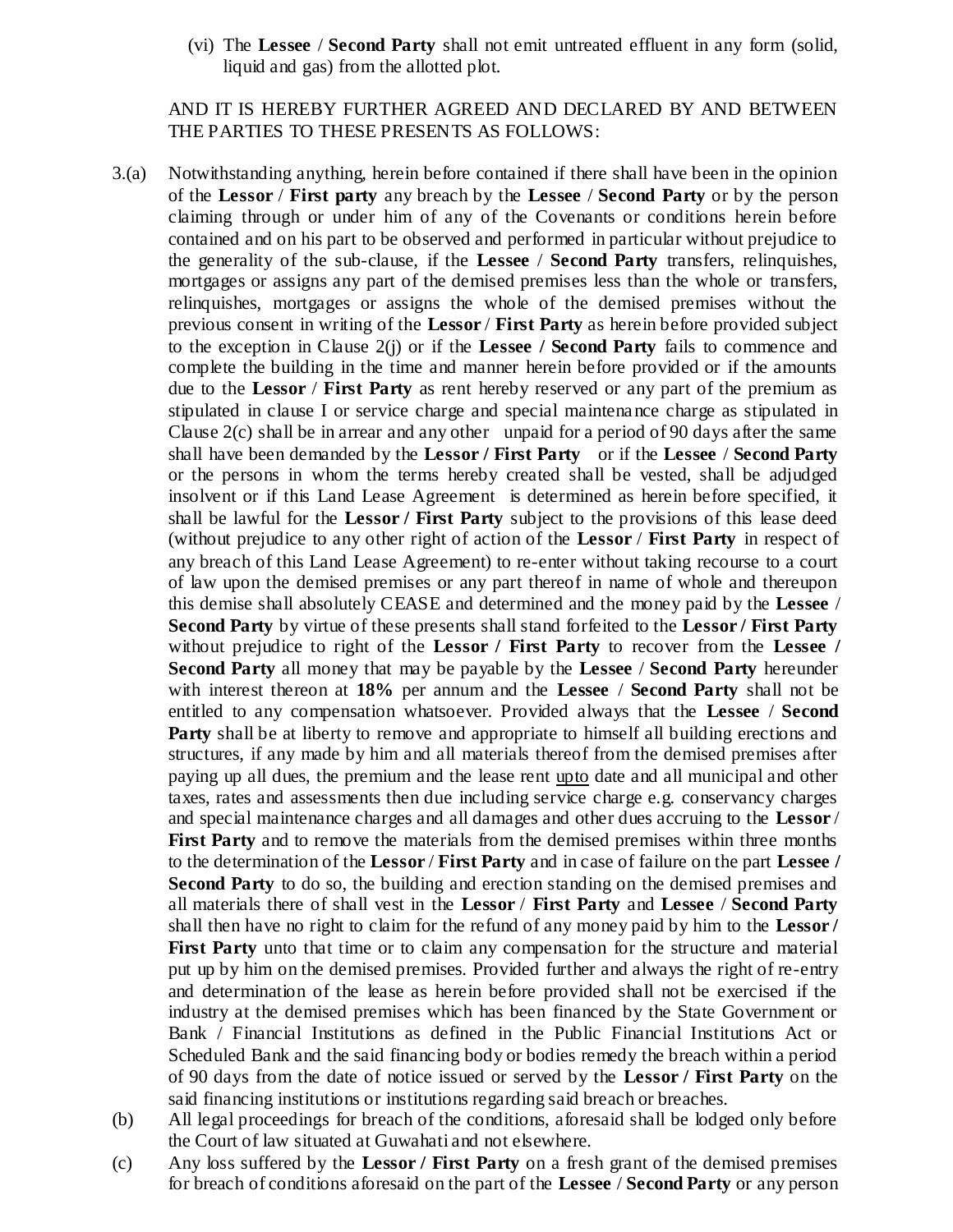claiming through or under him shall be recoverable by the **Lessor / First Party** as per law applicable thereto.

- (d) Any, notice required to be served hereunder shall be deemed to have been sufficiently served on the **Lessee / Second Party** if served by Registered Acknowledgement Due Post and signed by an officer of the **Lessor / First Party** and the services shall be deemed to have been made at the time of which the registered letter would in the ordinary course be delivered even though returned un-served on account of the refusal by the **Lessee** / **Second Party** or otherwise howsoever. A notification of any decision by the **Lessor** / **First Party** shall also be served in the same manner as prescribed above.
- (e) The Security Deposit made with the application for allotment of land shall be refunded to the **Lessee / Second Party** after the unit goes into commercial production on an application made by him.
- (f) The security deposit shall stand forfeited, whenever there is a breach of any condition contain in the Lease Agreement. Those units for which Corporation is not insisting Security Deposit as fixed at the time of filling of application for land / shed, in that case the amount of Security Deposit as fixed by Corporation as mentioned in clause 3(e) will be deducted from the Development Charges whenever there is a breach of any condition contained in the lease agreement.
- (g) The utilized land of the allotted plots shall revert back to the Corporation on expiry of the prescribed extended period. The Development Charges originally paid by the **Lessee / Second Party** for such unutilized land shall be refunded.
- (h) The Corporation shall have the right to cancel the allotment after issuing a 15 (fifteen) days Show Cause Notice to the **Lessee / Second Party** for breach of any of these rules, conditions of allotment letter and terms of this Lease agreement.
- (i) The **Lessee / Second Party** shall continue his activities in the premises for which the property is used leased. Stoppage of said activities in leased premises temporarily or permanently the **Lessee / Second Party** shall be bound to intimate the reason of stoppage to the **Lessor / First Party** in writing within 7 (seven) days from stoppage or close down.

The **Lessor / First Party** shall have the right to re-entry over the property and take over its possession, if restarting of activities do not take place within 3 (three) mo nths period from the date of initial stoppage / close down of activity or / committing any violation of the terms set forth in this lease agreement. The arrear dues, if any, will be realized within 3 (three) months from the date of such taking over in due course.

- (j) The **Lessor / First Party** shall have the unfettered right to inspect the documents justifying the utilization of assets during the leased period and the Corporation shall have the right to get authenticated copies of such documents as and when necessary.
- (k) The **Lessor / First Party** shall the right to re-entry over the property and take over its possession, if the **Lessee / Second Party** has make any additional construction without prior permission of the authority, the **Lessor / First Party** will not responsible to pay any compensation to the **Lessee / Second Party** for this type of additional construction.
- (l) Notwithstanding anything contained in this present Lease Agreement, the **Lessor / First Party** may, on termination of this agreement, transfer or lease out the property including the additional construction and the renovation if any, to any person by private negotiation or public auction or otherwise at the option of the **Lessor / First Party** and on such terms and conditions as the **Lessor / First Party** deems fit and proper.
- (m) The **Lessor / First Party** reserves the right to impose any further conditions, stipulations of alteration in the convent herein at any time which in the opinion of the **Lessor / First Party** / Government feel it necessary for the public interest.
- (n) In the case of breach of any of the terms and conditions mentioned in this lease, the **Lessee / Second Party** shall cease to be entitled to the use of or occupation of the property and the **Lessee / Second Party** would be liable for summary eviction by Estate Officer authorized under Assam Public Premises (Eviction of Unauthorized Occupants) Act, 1971.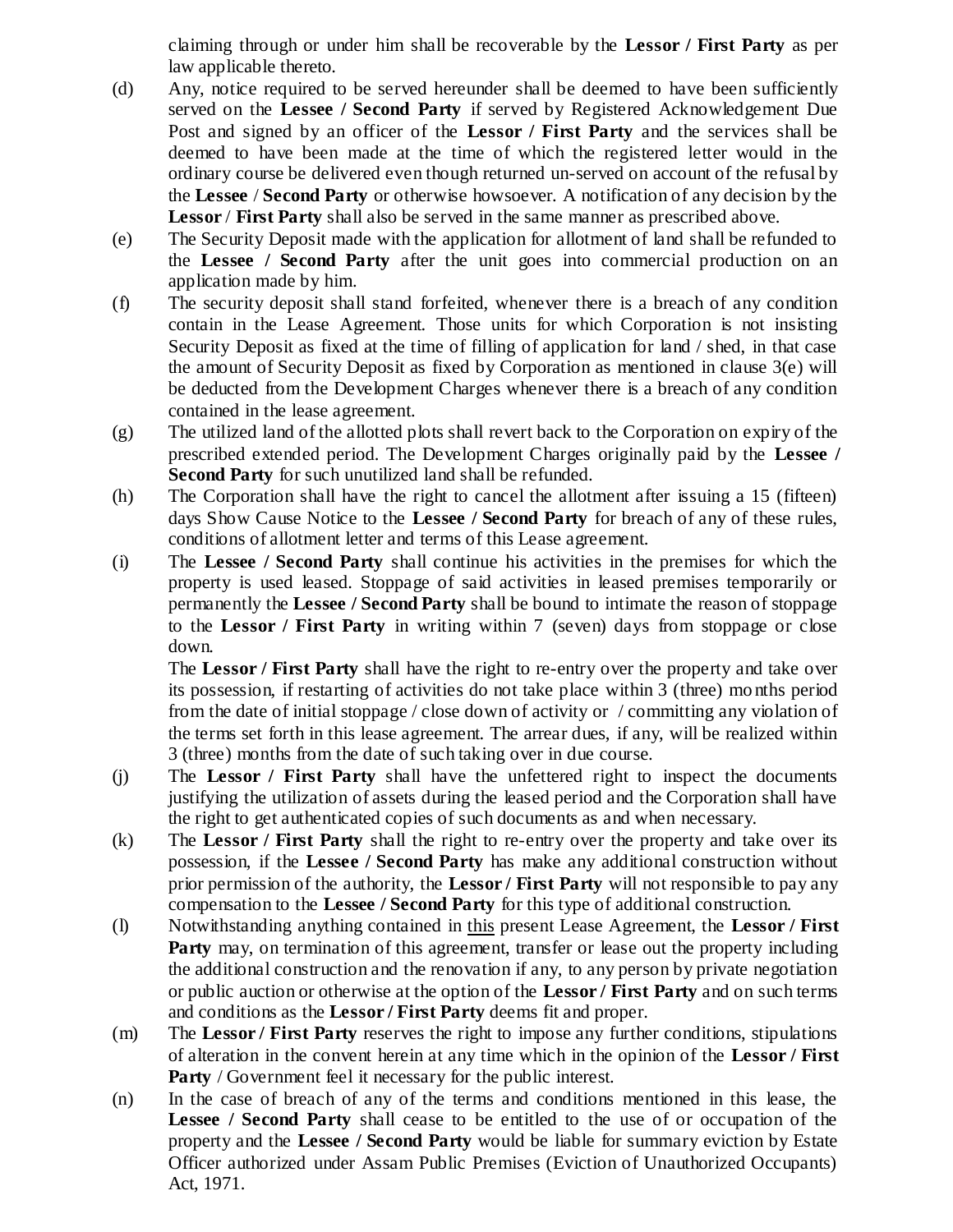- (o) In pursuance to the aforesaid Act and Rules made there under, the **Lessee / Second Party** will bound to hand over the possession of the lease land to the **Lessor / First Party** without any disputes.
- (p) Any arrear amount is so required to be recovered for the lease agreement or its consequential effects arising therefrom, the same would be realized in terms of law applicable thereto.
- (q) All Power exercised by the **Lessor / First Party** under this lease agreement may be exercised by Managing Director, Assam Industrial Development Corporation Limited or such other person(s) authorized in this behalf. Provided that the expression Managing Director shall include the person who is entrusted
- by **Lessor / First Party** with the functions similar to those of Managing Director. (r)` Every dispute difference or questions touching or arising out or in respect of this Lease Agreement or the subject matter thereof, shall be at the first instance, invariably required to referred to the head of the **Lessor / First Party** and failure to get a dissatisfactory order from the **Lessor / First Party**, the **Lessee / Second Party** only deserves the right to refer the said dispute / difference to the Competent Court of Law as applicable thereto.
- (s) The Stamp and Registration Charges on this Lease Agreement shall be borne by the **Lessee / Second Party**.
- (t) The **Lessee / Second Party** agrees that if the need arise and as per Government direction, a separate Agreement may be required to be entered in to and signed with another Authority instead of **Assam Industrial Development Corporation Limited (AIDC),** the current **Lessor / First Party** in this agreement on the same terms and conditions as contain in this agreement.
- (u) If any provision of this agreement is rendered void, illegal or unenforceable under any Law, the validity, legality and enforceability of that provision under any other Law and the validity, legality and enforceability of the remaining provisions, shall not in any way be affected or impaired thereby. Should any proviso of this agreement be or become ineffective for reasons beyond the control of the Parties, the Parties shall use reasonable endeavors to agree upon a new provision which shall as nearly as possible have the same commercial effect as the ineffective provision.

IN WITNESS WHEREOF THE parties hereto have hereunto set and subscribed their respective hands this day and year first hereinabove written.

### **Schedule of Property**

All that the plot of land numbered as situated within the IIDC …………… at ……………. under Mouza -……….., Vill- ……….., Dag No. ………, Revenue Circle ……………, P S: ……….., District ……….., Assam containing by measurement ……….. Sq.M be the same a little more or less, bounded:

On the North by On the South by ………. On the East by ………….. On the West by ………..

IN WITNESS HEREOF THE parties hereto have set their hands this day of the month of …………. in the year ……………

Signature for and on behalf **Lessor / First Party**